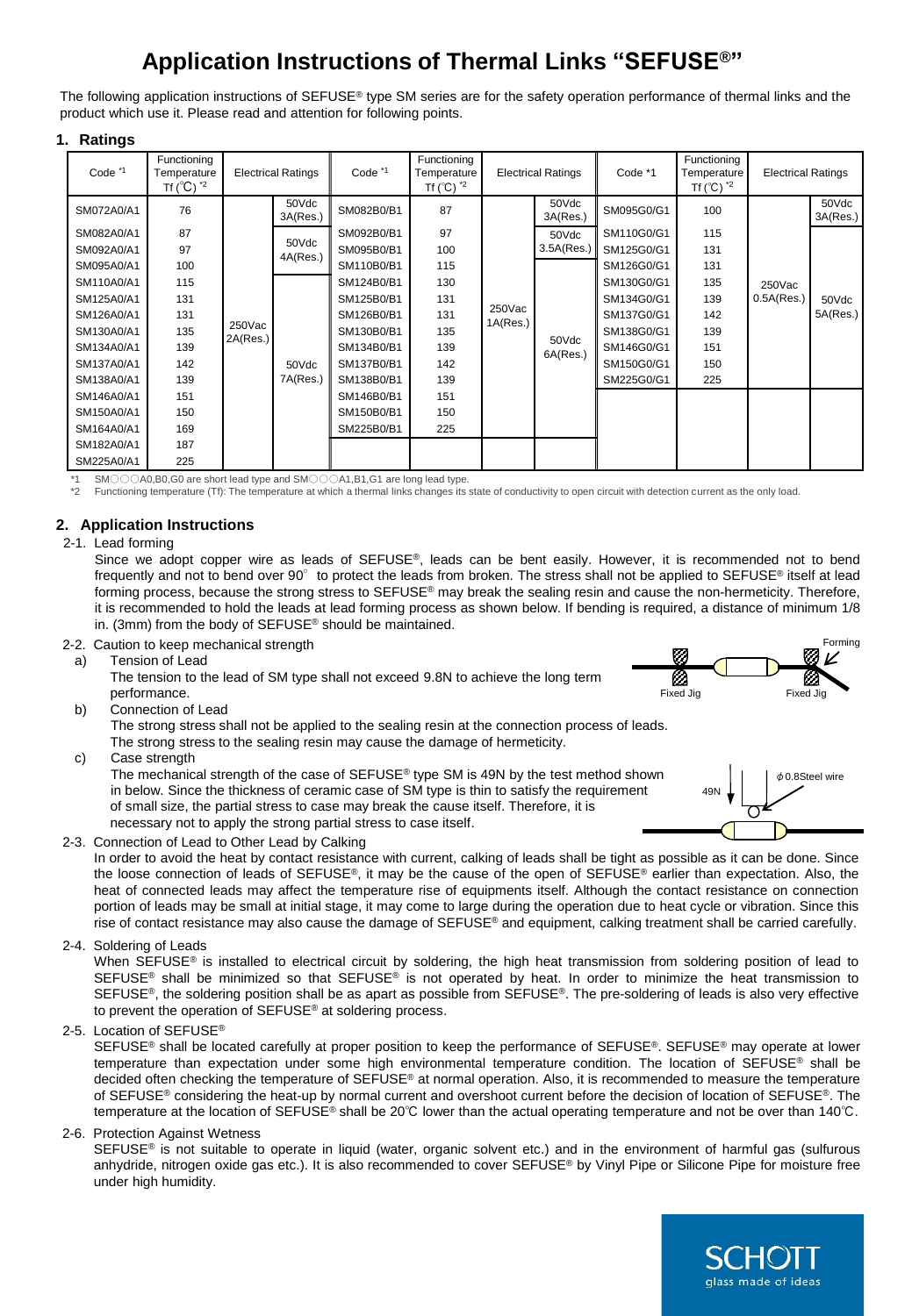## **3. Examination for damage**

SEFUSE<sup>®</sup> may be damaged by the mechanical load and or heating (soldering etc.) at the assembly process to equipment.

- Therefore, we are recommended to inspect about the following inspections.<br>(1) Appearance check for outside of SEFUSE® (2) Conductivity check (1) Appearance check for outside of  $S$ EFUSE®
- 
- 
- (3) X-ray check for inside of SEFUSE® (4) Operation check by sampling

## **4. For reasons of safety**

Thermal links is a non-repairable item. In case of replacement, choice the same manufacturer's equivalent thermal links (from the same catalogue reference), and mounted in exactly the same way. It is recommended to warn on the user's manual for general consumers who are not aware of the usage cautions for the thermal links. About, not to mount, remove or replace the thermal links.

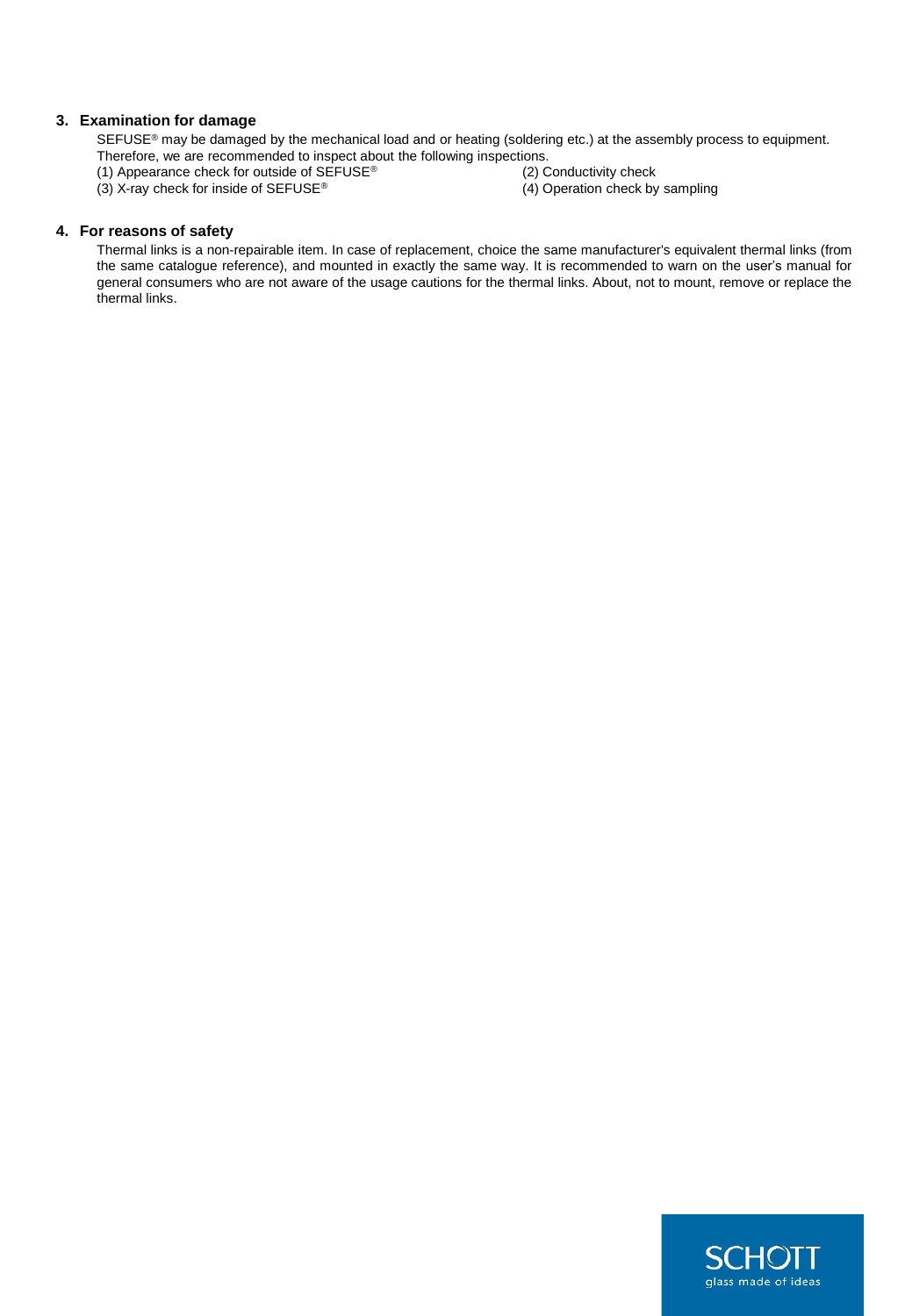# **SEFUSE®**のご使用方法

SEFUSE®のご使用にあたりましては、SEFUSE®の保護ならびにSEFUSE®を使用した最終製品の安全を確保するために下記の事項にご 注意下さい。

## **1.** 定 格

| 品名※1       | 公称動作温度<br>Tf $(^{\circ}C)$ $*2$ | 電気定格               |                                        | 品名※1       | 公称動作温度<br>Tf $(^{\circ}C)$ $*2$ | 電気定格               |                   | 品名※1       | 公称動作温度<br>Tf $(^{\circ}C)$ $*2$ | 電気定格                 |                   |  |  |  |  |  |
|------------|---------------------------------|--------------------|----------------------------------------|------------|---------------------------------|--------------------|-------------------|------------|---------------------------------|----------------------|-------------------|--|--|--|--|--|
| SM072A0/A1 | 76                              |                    | 50Vdc<br>3A(Res.)                      | SM082B0/B1 | 87                              |                    | 50Vdc<br>3A(Res.) | SM095G0/G1 | 100                             | 250Vac<br>0.5A(Res.) | 50Vdc<br>3A(Res.) |  |  |  |  |  |
| SM082A0/A1 | 87                              |                    | 50Vdc<br>4A(Res.)<br>50Vdc<br>7A(Res.) | SM092B0/B1 | 97                              |                    | 50Vdc             | SM110G0/G1 | 115                             |                      |                   |  |  |  |  |  |
| SM092A0/A1 | 97                              | 250Vac<br>2A(Res.) |                                        | SM095B0/B1 | 100                             | 250Vac<br>1A(Res.) | 3.5A(Res.)        | SM125G0/G1 | 131                             |                      | 50Vdc<br>5A(Res.) |  |  |  |  |  |
| SM095A0/A1 | 100                             |                    |                                        | SM110B0/B1 | 115                             |                    | 50Vdc<br>6A(Res.) | SM126G0/G1 | 131                             |                      |                   |  |  |  |  |  |
| SM110A0/A1 | 115                             |                    |                                        | SM124B0/B1 | 130                             |                    |                   | SM130G0/G1 | 135                             |                      |                   |  |  |  |  |  |
| SM125A0/A1 | 131                             |                    |                                        | SM125B0/B1 | 131                             |                    |                   | SM134G0/G1 | 139                             |                      |                   |  |  |  |  |  |
| SM126A0/A1 | 131                             |                    |                                        | SM126B0/B1 | 131                             |                    |                   | SM137G0/G1 | 142                             |                      |                   |  |  |  |  |  |
| SM130A0/A1 | 135                             |                    |                                        | SM130B0/B1 | 135                             |                    |                   | SM138G0/G1 | 139                             |                      |                   |  |  |  |  |  |
| SM134A0/A1 | 139                             |                    |                                        | SM134B0/B1 | 139                             |                    |                   | SM146G0/G1 | 151                             |                      |                   |  |  |  |  |  |
| SM137A0/A1 | 142                             |                    |                                        | SM137B0/B1 | 142                             |                    |                   | SM150G0/G1 | 150                             |                      |                   |  |  |  |  |  |
| SM138A0/A1 | 139                             |                    |                                        | SM138B0/B1 | 139                             |                    |                   | SM225G0/G1 | 225                             |                      |                   |  |  |  |  |  |
| SM146A0/A1 | 151                             |                    |                                        | SM146B0/B1 | 151                             |                    |                   |            |                                 |                      |                   |  |  |  |  |  |
| SM150A0/A1 | 150                             |                    |                                        | SM150B0/B1 | 150                             |                    |                   |            |                                 |                      |                   |  |  |  |  |  |
| SM164A0/A1 | 169                             |                    |                                        | SM225B0/B1 | 225                             |                    |                   |            |                                 |                      |                   |  |  |  |  |  |
| SM182A0/A1 | 187                             |                    |                                        |            |                                 |                    |                   |            |                                 |                      |                   |  |  |  |  |  |
| SM225A0/A1 | 225                             |                    |                                        |            |                                 |                    |                   |            |                                 |                      |                   |  |  |  |  |  |

.<br>※1 SM○○△0.B0.G0/A1.B1.G1は、 それぞれショートリードとロングリードを表します。

※2 Tf (Functioning temperature) : ULが認可した最高動作温度。なお、実動作精度につきましては、弊社カタログ又は検査成績表をご覧下さい。

# **2.** ご使用方法

#### 2-1. リード線加工

リード線には、銅線を使用しており、容易に曲げることが出来ます。但し、直角以上に曲げたり、曲げを繰り返した場合はリード線が弱く なったり切れたりします。また、SEFUSE®本体に力が加わるような加工は避け加工時はリード線のケース側を固定し、その先で加工して 下さい。なお、リード線の曲げ加工位置は、SEFUSE®本体より3mm以上確保して下さい。封口樹脂を破損いたしますと気密性が劣化し、 種々のトラブルの原因となりますので、特にご注意下さい。 フォーミング

#### 2-2. 機械的強度

## a) リード線引張り

- 取り付けの際には、リード線にSMタイプでは9.8N以上の張力を加えないで下さい。 b) リード線の取り付け
	- 樹脂封口しているリードについては、樹脂の耐熱性による接着強度から取り付けの 際には圧力が加わらないようにご配慮下さい。



c) ケース強度

SMタイプは、小型化のためケースの厚さを薄く設計しております。 局部的に強い力を加えると破損することがあります。

SMタイプのケースは右図の試験に耐えますが、これ以上の力を加えないで下さい。

2-3. リード線のカシメ端子接続

カシメ端子での接続の際は、確実にカシメて下さい。もし、カシメが不十分でカシメ部の接触抵抗が高いと、製品使用時にカシメ部が過度 に発熱し、製品に悪影響をあたえるばかりでなく、SEFUSE®の早切れの原因となります。なお、カシメ部の接触抵抗は、初期的に低い際 でも製品使用中に、ヒートサイクルにさらされたり、振動が加えられた場合、接触抵抗が高くなることがありますので、ご注意下さい。

2-4. リード線の半田付け

リード線の回路に半田付けしてご使用される場合、半田付けの熱によって誤作動しないようにして下さい。この場合、半田付け部をケース よりできるだけ離して、ラジオペンチ等にて、ケースに近い部分をはさみ、熱の拡散をはかりながら作業を素早く行うと安全です。また、各 半田付け部への予備半田の実施も有効です。

#### 2-5. ご使用温度

SEFUSE®は通電による自己発熱などにより、雰囲気温度より高くなります。また製品使用直後には製品のオーバーシュートにより、通常 使用時の温度より高くなることがあります。そのため、SEFUSE®のご使用に当たっては、実装状態にてSEFUSE®が何度になるかを測定 して下さい。測定された温度の最高温度がSEFUSE®の動作精度の基準値より20℃以上低く、かつ140℃以下となるよう設定して下さい。

## 2-6. ご使用雰囲気

SEFUSE®は、水、有機溶剤等の液体中や、亜硫酸ガス、窒素酸化物ガス等の有害ガス濃度の高い雰囲気での使用には適しません。 また、高湿度でのご使用の場合は、塩化ビニールチューブやシリコンチューブへの封入等の防湿加工を施した上、ご使用願います。

## **3.** ご使用時の検査

SEFUSE®は、機器への取り付けの際の機械的負荷や半田付けによる熱の影響を受ける事が考えられます。そのため、機器への取り付け 後、次のような検査を実施されることをおすすめいたします。

(1) 外観検査 (2) 導通検査 (3) X線内部検査 (4) 動作試験(抜き取りによる。)

## **4.** その他

温度ヒューズは非復帰型の製品であり、取り替える場合には同じ製造者、同じ参照カタログの同等な温度ヒューズを使用し、正確に同じ方 法で取り付けてください。温度ヒューズの取扱い上の注意事項を知らない一般の消費者が温度ヒューズを取り扱うことが予想されるときに は、一般の消費者が温度ヒューズの取り付け、取り外し及び交換等を行わないように、取扱説明書等で注意を行ってください。